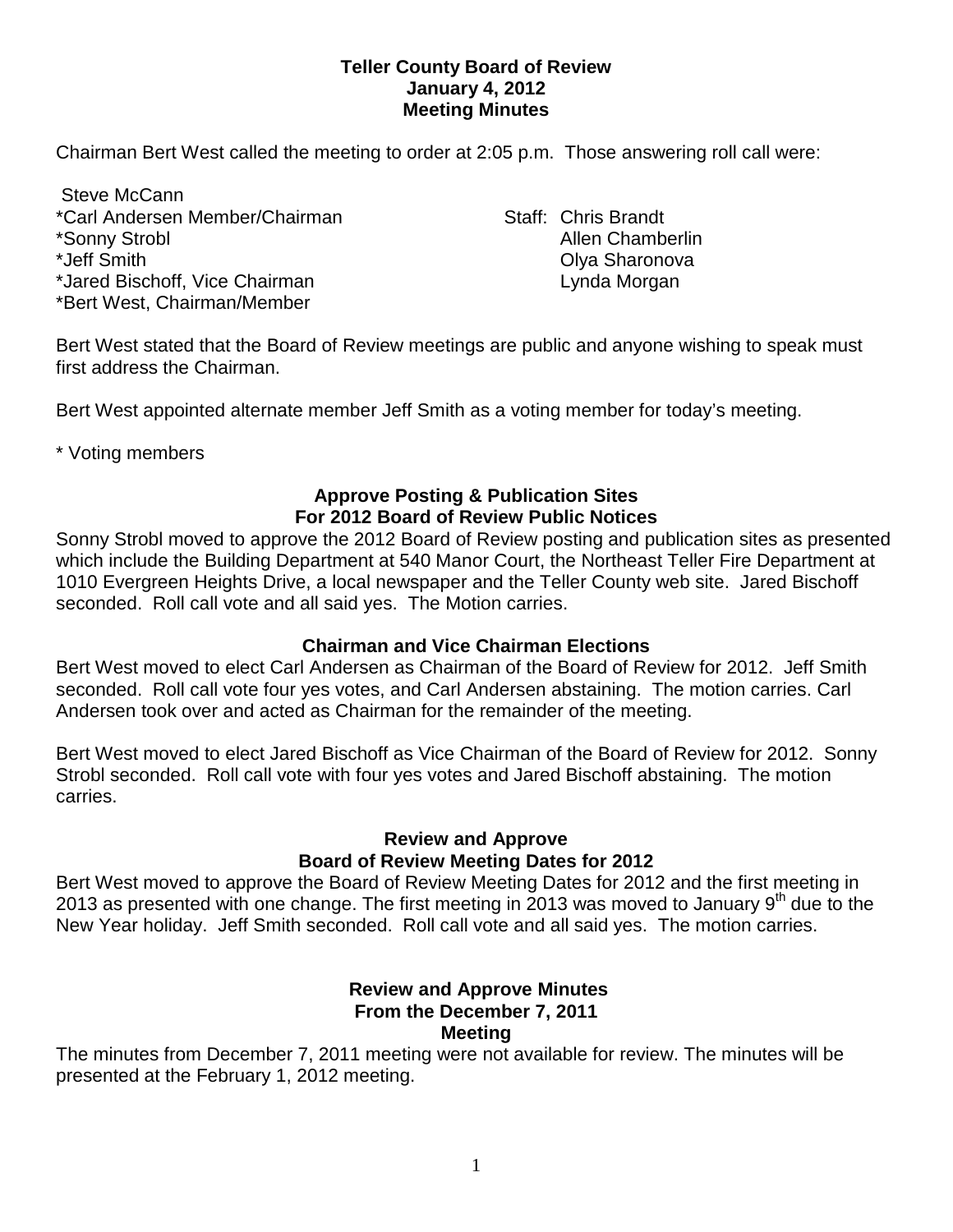## **Request for Variance**

## **Request from Harold & Karen Ahrendt at 908 Elizan Drive Permit #A42794 for a variance to 2003 IRC – Sections R311.5.3 Stair treads and risers**

Allen Chamberlin reviewed the staff report presented and explained that the building plans submitted for permit and review show compliance with the 2003 IRC and there are notes with the code references for the stairs and handrails. The work that was performed did not comply and therefore it failed its final inspection. The Building Department's recommendation is to deny the request for a variance by the homeowners Karen and Harold Ahrendt and require them to comply with the building codes, which were in effect at the time of construction.

Ray Bernhardt of Hooray! Home Improvements, LLC, contractor of the project gave a synopsis of the construction of the stairway that included but was not limited to the following:

> Existing stairs abutting concrete wall was constraining the build The first set of stairs was done as close to the code as possible, the space was limited since it set on the concrete wall The deck was enlarged from 6'x4' to 6'x6' and landing was replaced Contractor agreed with the Board: the landing could have been raised by 1" to meet the code for both sets of stairs Contractor stated that he was not aware of the code which states that the largest riser height shall not exceed the smallest by more than 3/8" The plans submitted did not match the reality of the project

Karen Ahrendt, the homeowner was pleased with the work; her synopsis of the project of the stairway included but was not limited to the following:

> Railing was added Stairs are now much sturdier Their guests love the improvements that were done to the main entrance to the house

There was further discussion between the applicant and the Board on the intent of the code and how the minimum intent of the code could be met, which included but was not limited to the following:

> The first step can be made into a landing Intent of the code for the 7 ¾" rise 8" rise is an absolute maximum 8" rise is not generally a serious life, safety issue Earlier building codes allowed 8" rise In order to build this set of stairs to code the entire stairs would have to come out and contractor would have rebuild the stairway in its entirety

Carl Andersen opened the matter up for public comment. No public comment. Close public comment.

Sonny Strobl moved to grant the request from Harold & Karen Ahrendt at 908 Elizan Drive, for a variance to 2003 IRC – Sections R311.5.3 Stair treads and risers, with the condition that the bottom 6 3/8" step will be turned into a landing complying with the Building Code. The contractor shall make the step into a landing and call for final inspection. Jeff Smith seconded. Roll call vote and all said yes. The motion carries.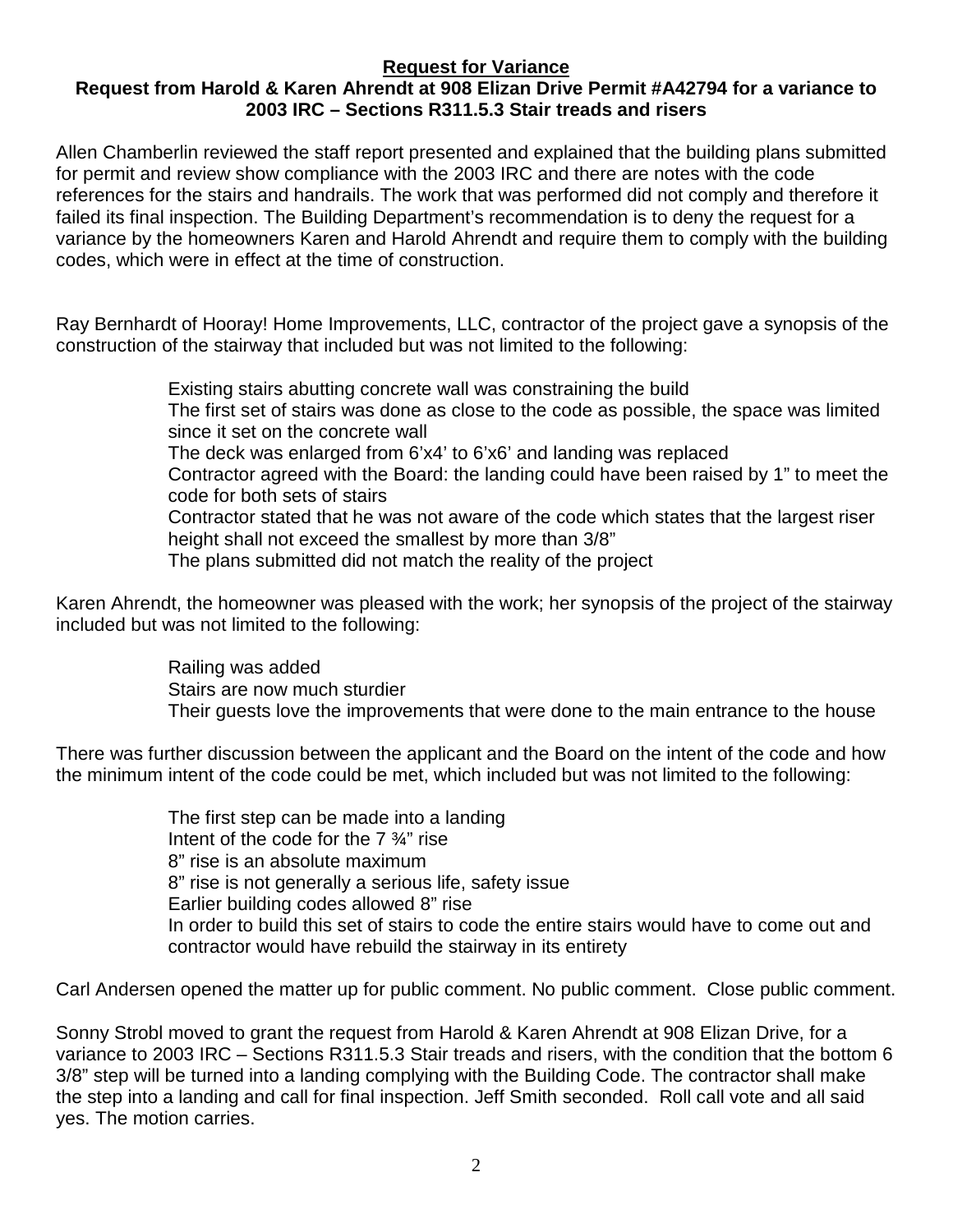There was a discussion of the required size of the landing, which must comply with code, and the applicant's appeal rights.

#### **Contractor Licenses Reactivation and change in examinee of License 4111A / Colorado Structures, Inc. Matthew Johnson**

Mr. Johnson present. Mr. Johnson gave a brief overview of his recent work history and building experience, which included but was not limited to the following:

Over ten years experience being a project manager Works on commercial projects regularly Previously held engineering license Holds Class A-1 license at Pikes Peak Regional Building Department Was manager on Wal-Mart project in Woodland Park, but was not the examinee at that time Colorado Structures obtains and maintains licenses in jurisdictions where they do work A few projects that they are looking at right now are in Woodland Park, and include turning outside skating rink into indoor facilities

The Board reviewed documents submitted by Mr. Johnson. Chris Brandt indicated everything was in

Carl Andersen opened this matter up for public comment. No public comment. Close public comment.

order with the State.

Jeff Smith moved to change the Colorado Structures, Inc. examinee to Matthew Johnson and to reactivate License 4111A. Jared Bischoff seconded. Roll call vote and all said yes. The motion carries.

Allen Chamberlin commented on the success of the Wal-Mart project with Colorado Structures

### **Continued item: Bison Builders & Associates, Inc. George Douglas Bandle Class B**

Mr. Bandle present. Mr. Bandle gave a brief overview of his recent work history and building experience, which included but was not limited to the following:

> Was in business as a contactor since 1978 Held license in Woodland Park in the 80's A general contractor for Snap Fitness project working on provisional license

The Board reviewed documents submitted by Mr. Bandle. Chris Brandt indicated everything was in order with the State.

Carl Andersen opened this matter up for public comment. No public comment. Close public comment.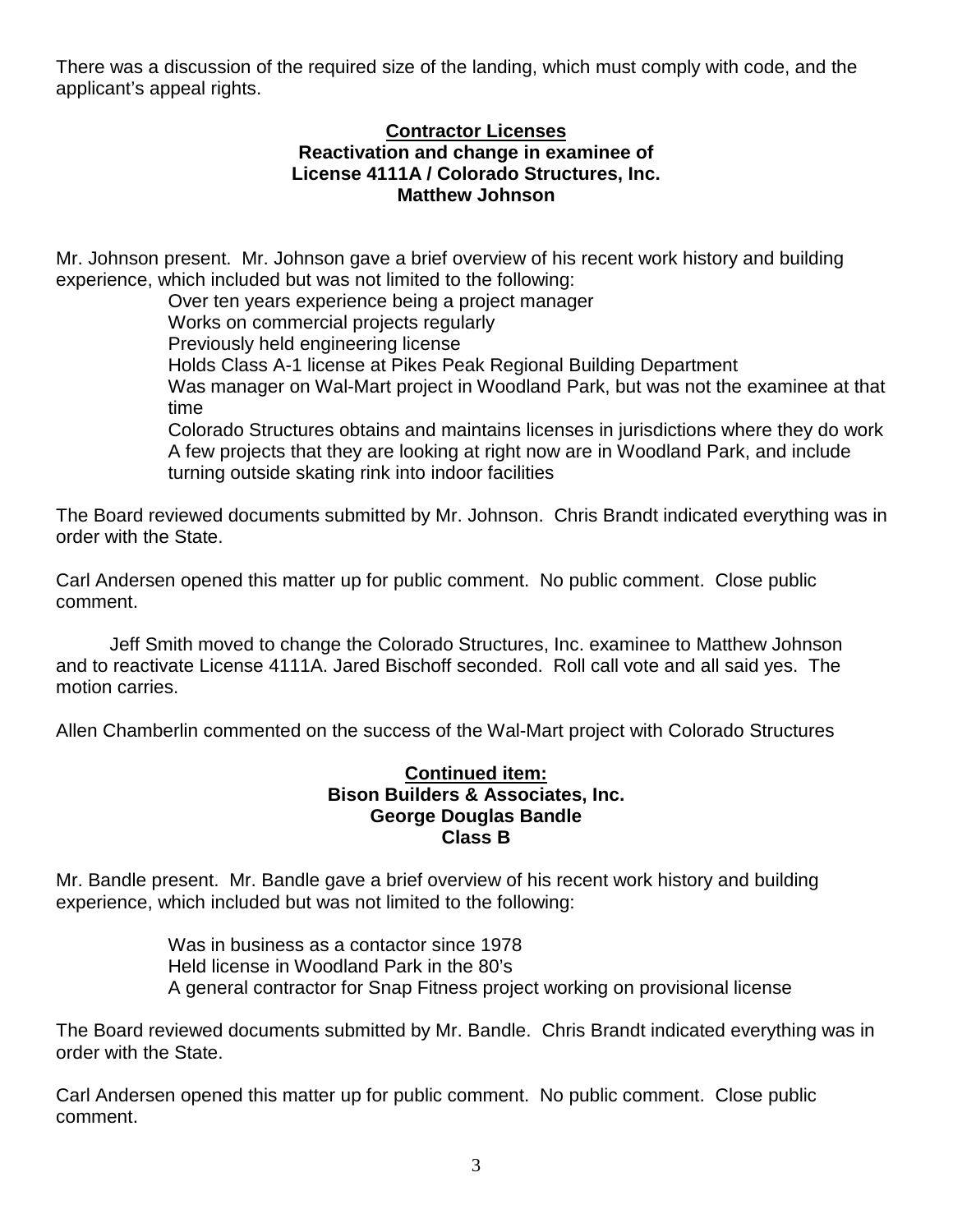Sonny Strobl moved to grant Bison Builders & Associates, Inc. with George Douglas Bandle as examinee, a Class B License. Jeff Smith seconded. Roll call vote and all said yes. The motion carries.

#### **Request upgrade of License 4806C Open Range Construction Co. Daniel M. Vogel to a Class B License**

Mr. Vogel present. Mr. Vogel gave a brief overview of his recent work history and building experience, which included but was not limited to the following:

> Remodel of buildings in Douglas & El Paso counties Holds Class A license in other jurisdictions Vice President of Open Range Construction Co. Presented 3<sup>rd</sup> letter of reference

Chris Brandt indicated everything was in order with the State.

The Board reviewed documents submitted by Mr. Vogel. It was noted during the review of the documents submitted that the Description of Operations on the Insurance Certificate would need to reflect Class B type work, and Teller County will need to be noted as certificate holder.

Carl Andersen opened this matter up for public comment. No public comment. Close public comment.

Bert West moved to upgrade Open Range Construction Co. with Daniel M. Vogel as examinee, to a Class B License upon receipt of an updated insurance certificate that reflects a Description of Operations for Class B type work, and noting Teller County as certificate holder. Jared Bischoff seconded. Roll call vote and all said yes. The motion carries.

#### **Colorado ResCon, LLC Jack Dennison Class B-1**

Mr. Dennison present. Mr. Dennison gave a brief overview of his recent work history and building experience, which included but was not limited to the following:

> Works mostly in the restoration area of construction, insurance claims Contractor for insurance carriers Holds licenses and works in Pueblo, Douglas, and El Paso counties Completed over 300 remodel and repair projects

The Board reviewed documents submitted by Mr. Dennison. Chris Brandt indicated everything was in order with the State.

Carl Andersen opened this matter up for public comment. No public comment. Close public comment.

Sonny Strobl moved to grant Colorado ResCon, LLC with Jack Dennison as examinee, a Class B-1 License. Jared Bischoff seconded. Roll call vote and all said yes. The motion carries.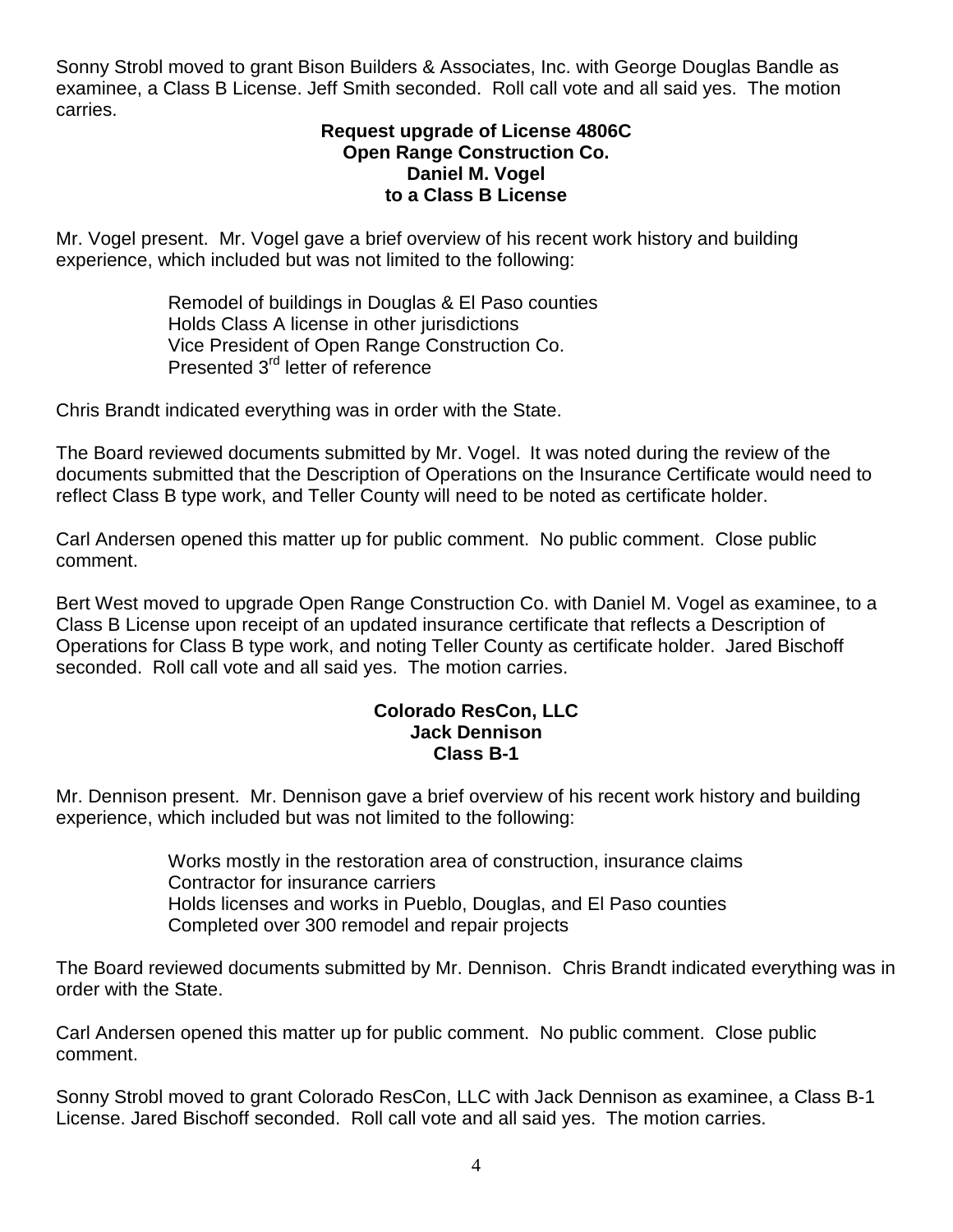## **Request for Special Limited License for Timbaworks, LLC License 3987C-1 Timothy L. Doust**

Mr. Doust present. Mr. Doust gave a brief overview of his proposed work in Teller County under special limited B-1 license, which included but was not limited to the following:

> Construction of 14'x48' or 12'x48' pole barn type structure for Arctic Cat business in town, going to be used as a shelter for the display models The new building will not be attached to the existing building The scope of work is very similar to what he currently does in residential construction The structure will not affect parking and there are no plans for enclosing the structure Plans were presented to the board members for the construction of the new structure

There was further discussion between the applicant and the Board, which included but was not limited to the following:

Applicant would need to have a Class B license to work on this project and not a Class

B-1

Applicant did not meet all the requirements for the applied license, testing was required It is too big of an upgrade from Class C-1 to a Class B license work Mr. Doust does not want to be restricted in Teller County from doing future Class B work Board members have made a few suggestions to Mr. Doust: 1. to take the test for Class B license, and submit a new application for February Meeting, or 2. ask a Class B contractor to be the contractor, to work with him as a subcontractor on this project to gain experience

Carl Andersen opened the matter up for public comment. No public comment. Close public comment.

Bert West moved to deny the request for Special Limited License for Timbaworks, LLC with Timothy L. Doust as examinee. Jeff Smith seconded. Roll call vote and all said yes. The motion carries.

## **Board Discussion**

## **A. Consider and recommend to the Teller County Board of County Commissioners to amend Article III, Section R105.2 – Work Exempt from permit to delete #10**

Staff stated that the Section R105.2 –Work exempt from permit #10 is being amended and not fully deleted.

There was further discussion between the Board members and Allen Chamberlin, to revise wording of the exceptions to be more definitive.

Carl Andersen opened the matter up for public comment. No public comment. Close public comment.